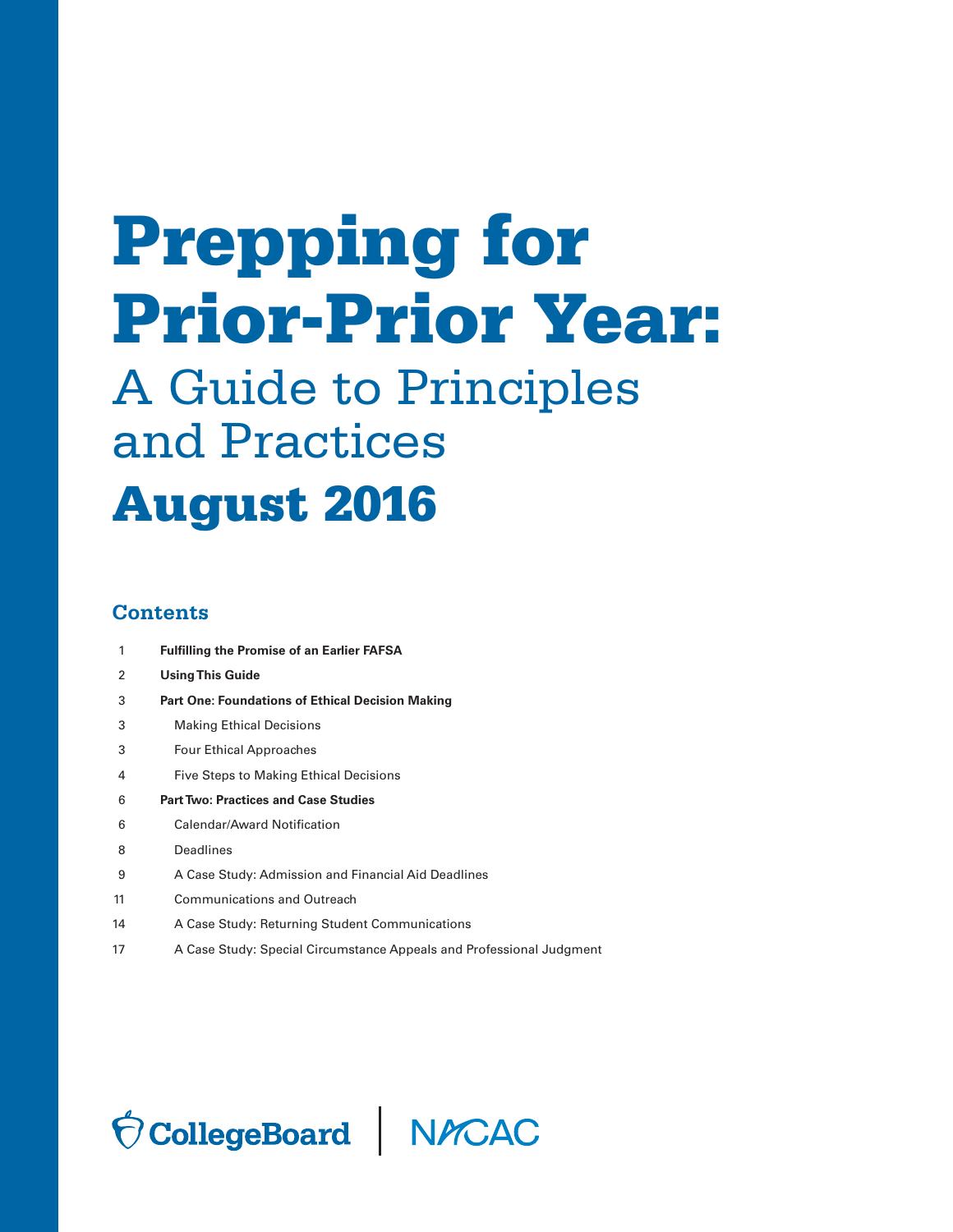## **Fulfilling the Promise of an Earlier FAFSA**

As leaders, practitioners, and facilitators of access and affordability, your campus roles are critical to students and their success. The earlier timeline of the FAFSA using prior-prior year (PPY) income information is a major landscape change that brings the potential for greater benefits to students and families and provides a unique opportunity for institutions to reevaluate goals, objectives, and ethical principles guiding student enrollment functions.

Sharing collective knowledge and practices through this second in a series of College Board guides is an example of how we highlight member voices and the good work of our community in addressing this shift. With thoughtful planning, collaboration, and conversation, together we can fulfill the promise of an earlier FAFSA and continue to support students on their higher education pathway.

To develop this guide and related resources, the College Board worked in close collaboration with the American Association of Collegiate Registrars and Admissions Officers (AACRAO), the National Association for College Admission Counseling (NACAC), the National Association of Student Financial Aid Administrators (NASFAA), the National College Access Network (NCAN), and others. Individually and collectively, these organizations are committed to providing clear, consistent guidance to higher education professionals, school counselors, and college access advisers as they prepare for 2017-18 admission and financial aid processes, and convey important information to students and families.

*Prepping for Prior-Prior Year: A Guide to Principles and Practices* reflects discussions among College Board national council leaders representing counseling, admission, and financial aid professionals who devoted significant time to exploring the role of ethical standards in making decisions related to admission and financial aid. It draws heavily on previous and current work of NACAC as the association continues to engage a wide cross section of members and other educational leaders in discussion of the association and admission counseling ethical standards within the context of the changing educational landscape. The establishment of NACAC's new **[Steering Committee on Admission Practices](http://www.nacacnet.org/research/PublicationsResources/bulletin/2016Bulletin/03-23-2016/Pages/SteeringCommittee.aspx)** could not have come at a better time given the advent of "prior-prior year" and changes to campus policies and practices that may transpire in response.

The College Board will continue to provide resources and discussion opportunities through summer 2017. Watch for updates, information, and tools at **[collegeboard.org/ppyresources](http://collegeboard.org/ppyresources)**. As you make the changes required to respond to PPY on your campus, please share your experiences, questions, and best practices by emailing the College Board at **preppingforppy@collegeboard.org**.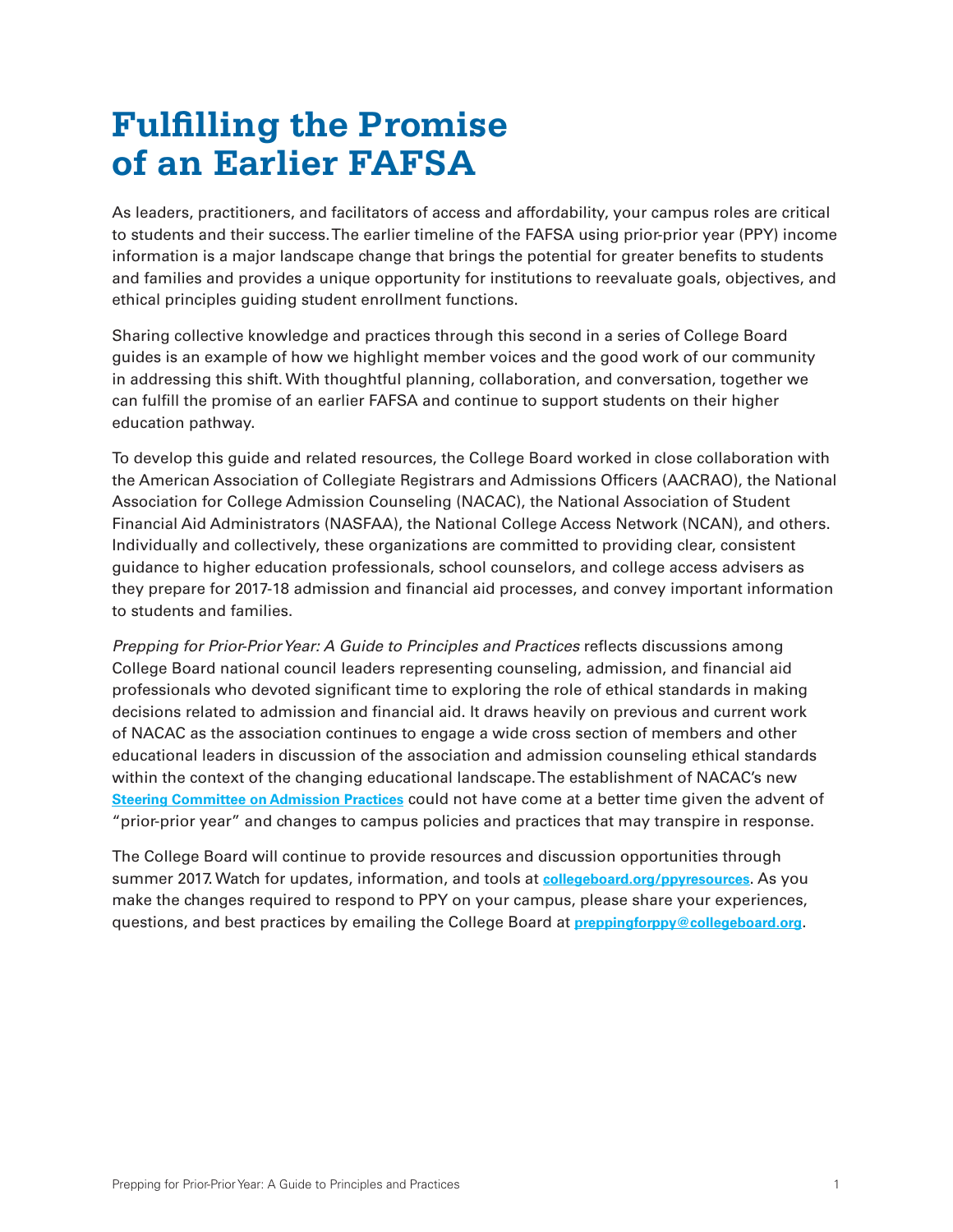# <span id="page-2-0"></span>**Using This Guide**

*Prepping for Prior-Prior Year: A Guide to Principles and Practices* is divided into two major sections. The first focuses on providing a decision-making framework; the second provides practical hands-on guidance for enrollment, admission, and financial aid professionals who are facing decisions related to the 2017-18 FAFSA.

Potential shifts in institutional policies, along with the timing and magnitude of changes associated with PPY, are important considerations that echoed throughout our conversations with practitioners. The community consensus is that decisions be made with care, with transparency, and with the best interests of students in mind. A comprehensive and deliberate plan will help assure these outcomes.

This guide has the following sections:

## **Part One:** Foundations of Ethical Decision Making

This section provides guidance and considerations for professionals who are addressing a range of policy and operational decisions. It includes:

- Four Ethical Approaches
- Five Steps to Making Ethical Decisions

## **Part Two:** Practices and Case Studies

This section includes real-world examples gathered from members of the College Board, NACAC, and NASFAA on topics including:

- Calendar/Award Notification
- Deadlines
- Communications and Outreach
- Special Circumstances and Professional Judgment

## **PROMISING PRACTICES**

Promising practices are real-life examples that may be working for colleagues in the field to effectively address issues of concern and show positive outcomes for students. Implementation tips are quick takeaways or advice from colleagues that may help you think through PPY issues on your campus.

⊘ Promising Practices,  $\blacktriangleright$  Implementation Tips, and  $\mathbb{Q}$  Resources are denoted with special icons at the left for quick and easy reference.

We recommend using this guide in conjunction with the resources found at **[collegeboard.org/ppyresources](http://collegeboard.org/ppyresources)**. This website is the best source for the most recent information available from the College Board.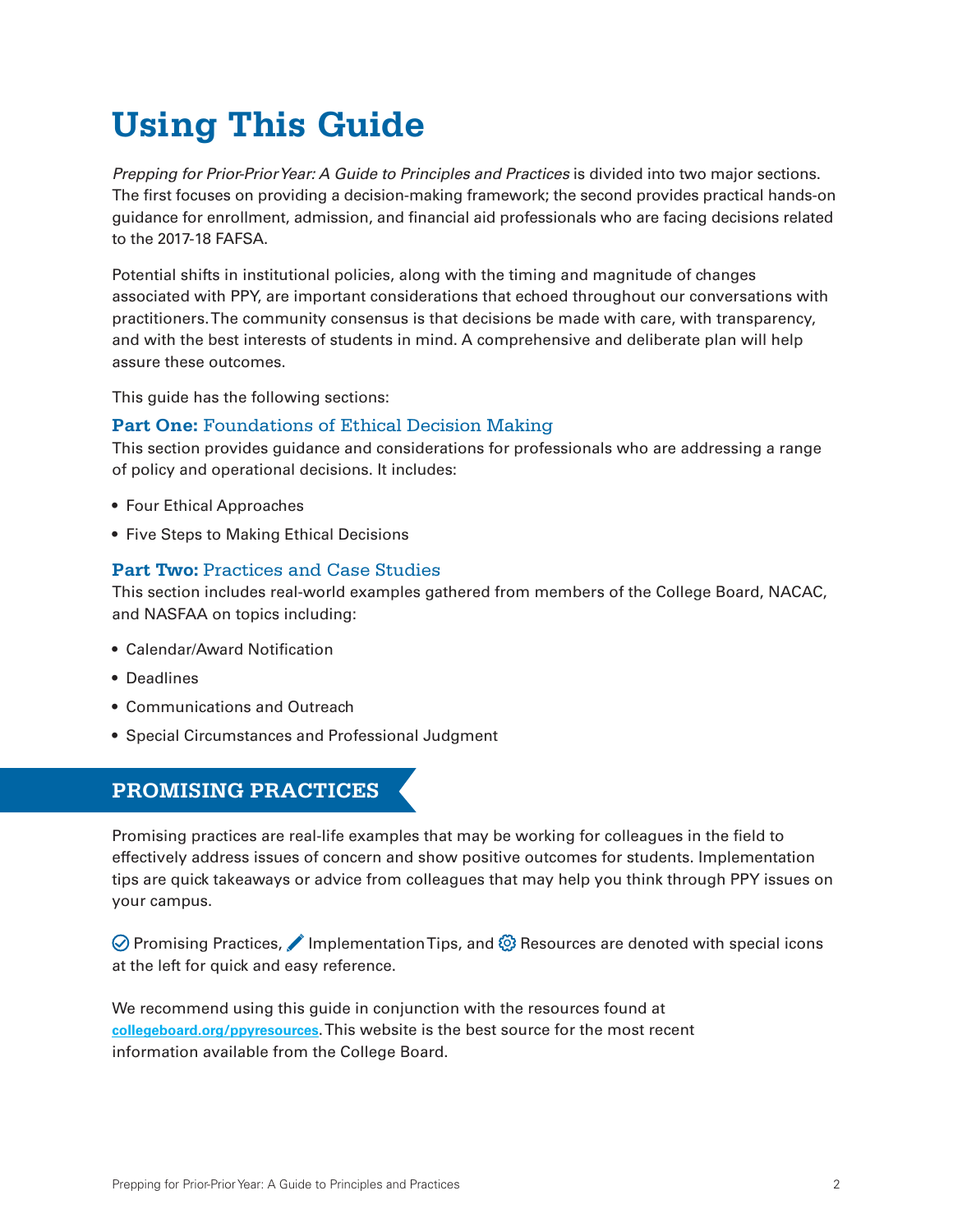## <span id="page-3-0"></span>**Part One: Foundations of Ethical** Decision Making

The central consideration around prior-prior year (PPY) is to prepare for earlier receipt of 2017-18 FAFSAs and for family contributions based on income information from two years prior to the academic year. All institutions will need to consider and make important policy and operational decisions:

- • **Calendar decisions** including when you set application deadlines and your schedule for establishing tuition and other costs of attendance
- • **Operational decisions** including updating your student information system, your student communications, and your processing policies
- • **Collaboration decisions** including taking this opportunity to improve coordination between financial aid and admission processes

## Making Ethical Decisions

In making policy decisions that affect students, it's important to address potentially harmful situations and unintended consequences that could result. Decisions should be implemented with the greatest care and attention to the concerns of all who may be affected.

There are multiple documents that can serve as guideposts as you weigh decisions regarding changes for 2017-18. These include:

- • *Principles and Practices of Financial Aid Administration* (College Board)
- • *Statement of Principles of Good Practice* (NACAC)
- • *Statement of Ethical Principles* (NASFAA)

Links to each of these documents are available at the end of this section. They reflect the core values of professional practice, which are essential ingredients to ethical decision making. These values include:

- Acting in the best interest of students
- Transparency and clarity in communication
- Equity and fairness

## Four Ethical Approaches

Essential to any decision with ethical implications is the identification and consideration of institutional and departmental missions. This initial focus will assure that the ethical approach taken and the resulting decision to be implemented will align with and support the mission.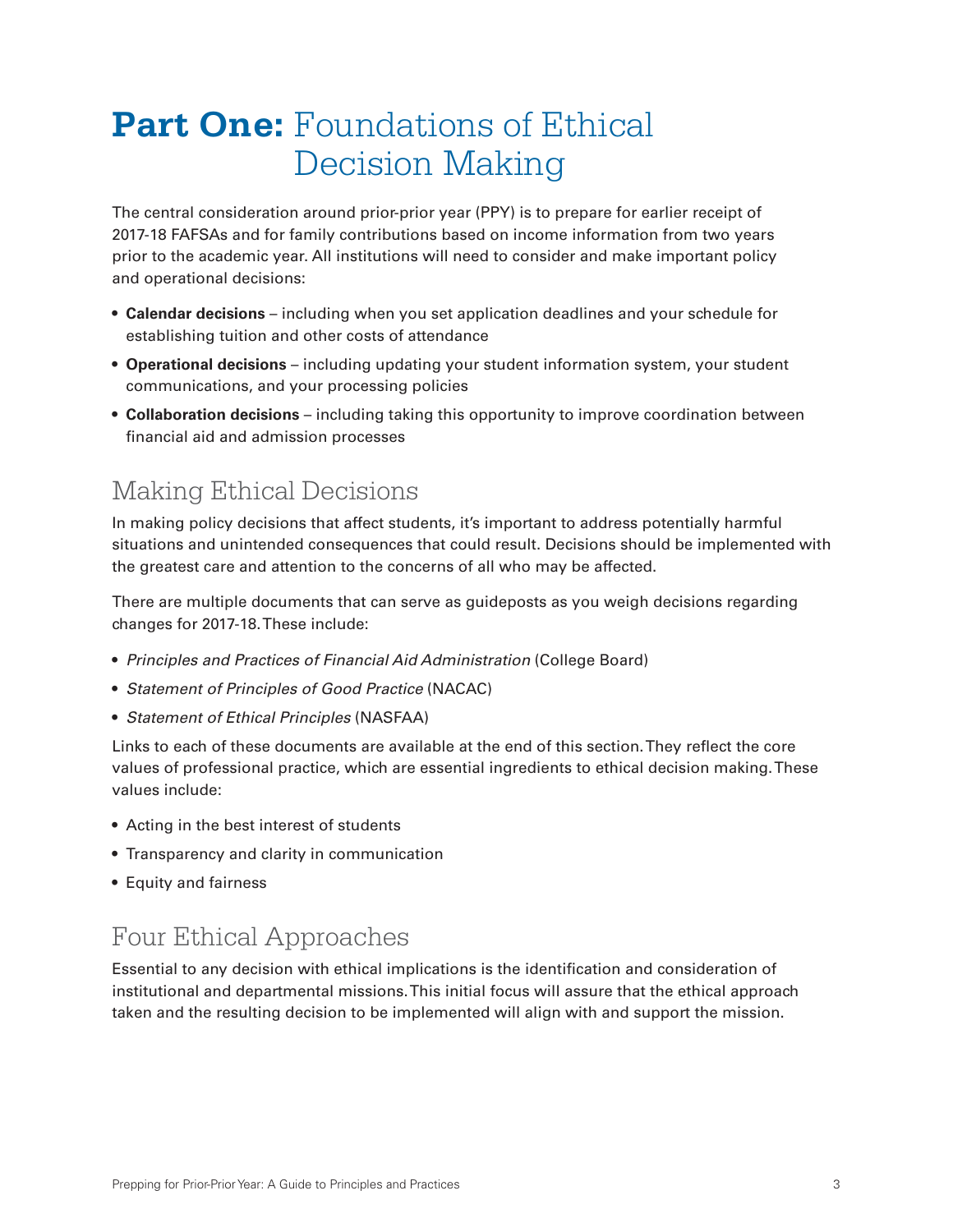<span id="page-4-0"></span>Drawing from the values listed in the section above, this guide relies on four well-recognized approaches to ethical decision making:

**Utilitarian Approach** – Decisions using this approach seek balance by increasing the good done for the greatest number while reducing the harm done and the number of individuals harmed.

**Fairness Approach** – Decisions made using this approach strive to treat all individuals as equally or fairly as possible based on a defensible, consistent standard.

**Common Good Approach** – Decisions using this approach rely on a philosophy of interdependence with respect and compassion for all – especially vulnerable individuals.

**Mission Approach** – Decisions using this approach prioritize the mission and values of an organization in evaluating and deciding among options.

When weighing policy and operational decisions related to PPY and the transition to an earlier FAFSA calendar, most institutions will likely use more than one approach, depending on their campus cultures and values.

## Five Steps to Making Ethical Decisions

Each of the four ethical approaches can help determine which standards of behavior are ethical for a particular circumstance on your campus. Establishing a systematic approach toward evaluating a problem or situation leads to more well-reasoned decisions.

Consider the following steps as you evaluate potential changes to admission and financial aid calendars, policies, and practices:

- **O** Recognize an ethical issue. Does this decision involve a choice between good and bad alternatives and could this situation be damaging to some students or groups of students?
- **2** Get the facts and outline your options. What data and relevant facts can you gather, and will you know enough to be able to make an informed decision? What are your options?

**B** Evaluate your options in the context of ethical approaches:

- Which option will produce the most good and do the least harm? (Utilitarian)
- Which option treats students equally or fairly? (Fairness)
- Which option best serves all students, not just some? (Common Good)
- Which option is the best fit with your institutional mission? (Mission)

**4** Make a decision, then do a reality check. Choose the option that best addresses the policy or practice in question, then ask yourself, "If my decision were published on the front page of a newspaper, how would I feel and how would others react?" Do you need to revisit your decision?

**S** Act, and evaluate the outcome. Consider how your decision can be implemented with the greatest care and attention to the concerns of all students and your institution. Create ways to evaluate and measure the "success" of your decision.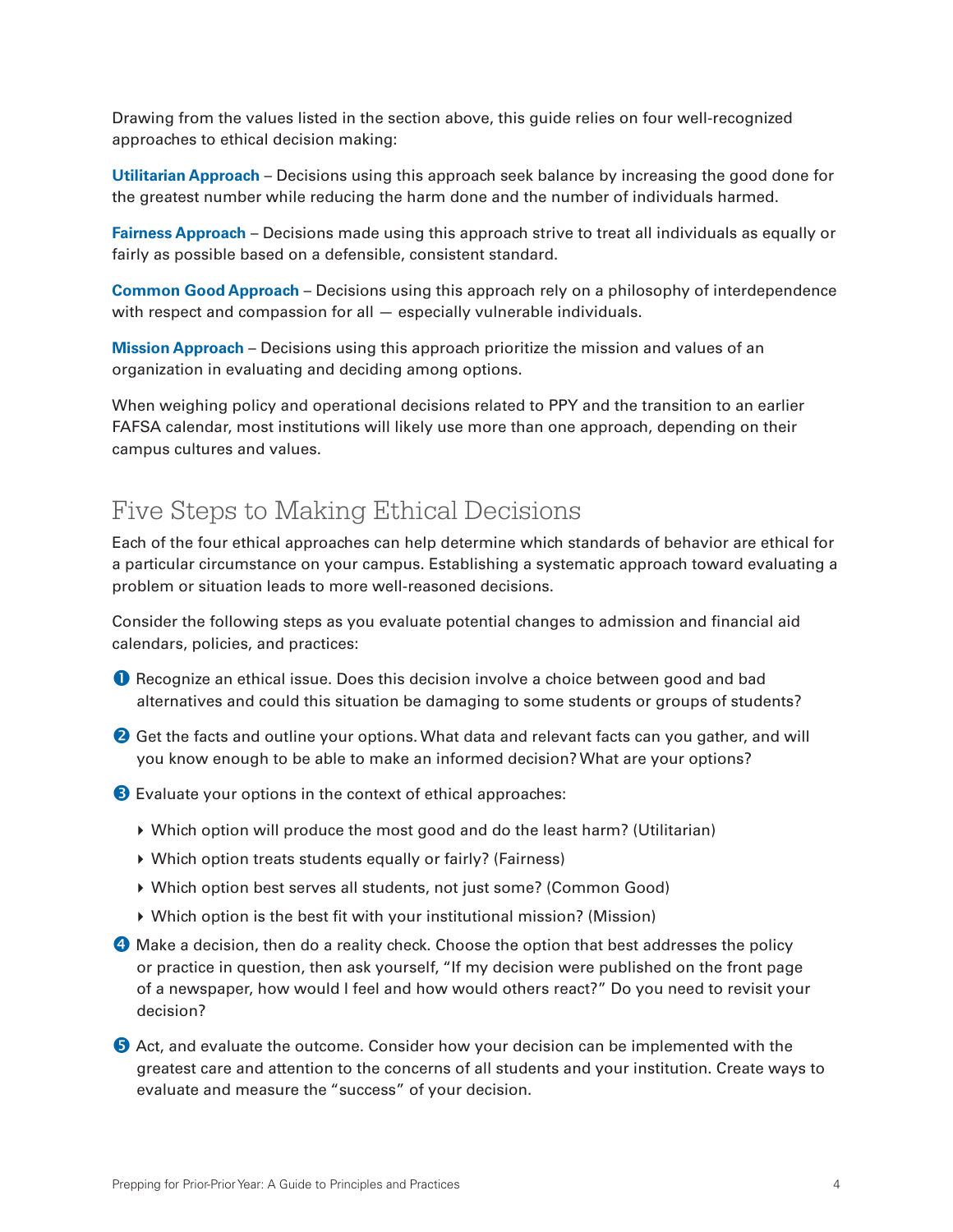## **Resources**

Much of the information above was drawn from "A Framework for Ethical Decision Making," developed by the Markkula Center for Applied Ethics (**<www.scu.edu/ethics>**) at Santa Clara University. Additional guidance was provided by Ann Skeet, director of leadership ethics at the Markkula Center.

Further reading and resources can be found at:

College Board: *Principles and Practices of Financial Aid Administration*  (**[www.collegeboard.com/prod\\_downloads/prof/principlesandpracticesofFA.pdf](www.collegeboard.com/prod_downloads/prof/principlesandpracticesofFA.pdf)**)

NACAC: *Statement of Principles of Good Practice* (**<www.nacacnet.org/spgp>**)

NASFAA: *Statement of Ethical Principles* (**[www.nasfaa.org/Statement\\_of\\_Ethical\\_Principles](www.nasfaa.org/Statement_of_Ethical_Principles)**)

For an interactive app and practical tool for thinking through tough choices, check out #ethicsapp: Making an Ethical Decision (**<https://legacy.scu.edu/ethics/ethical-decision/>**)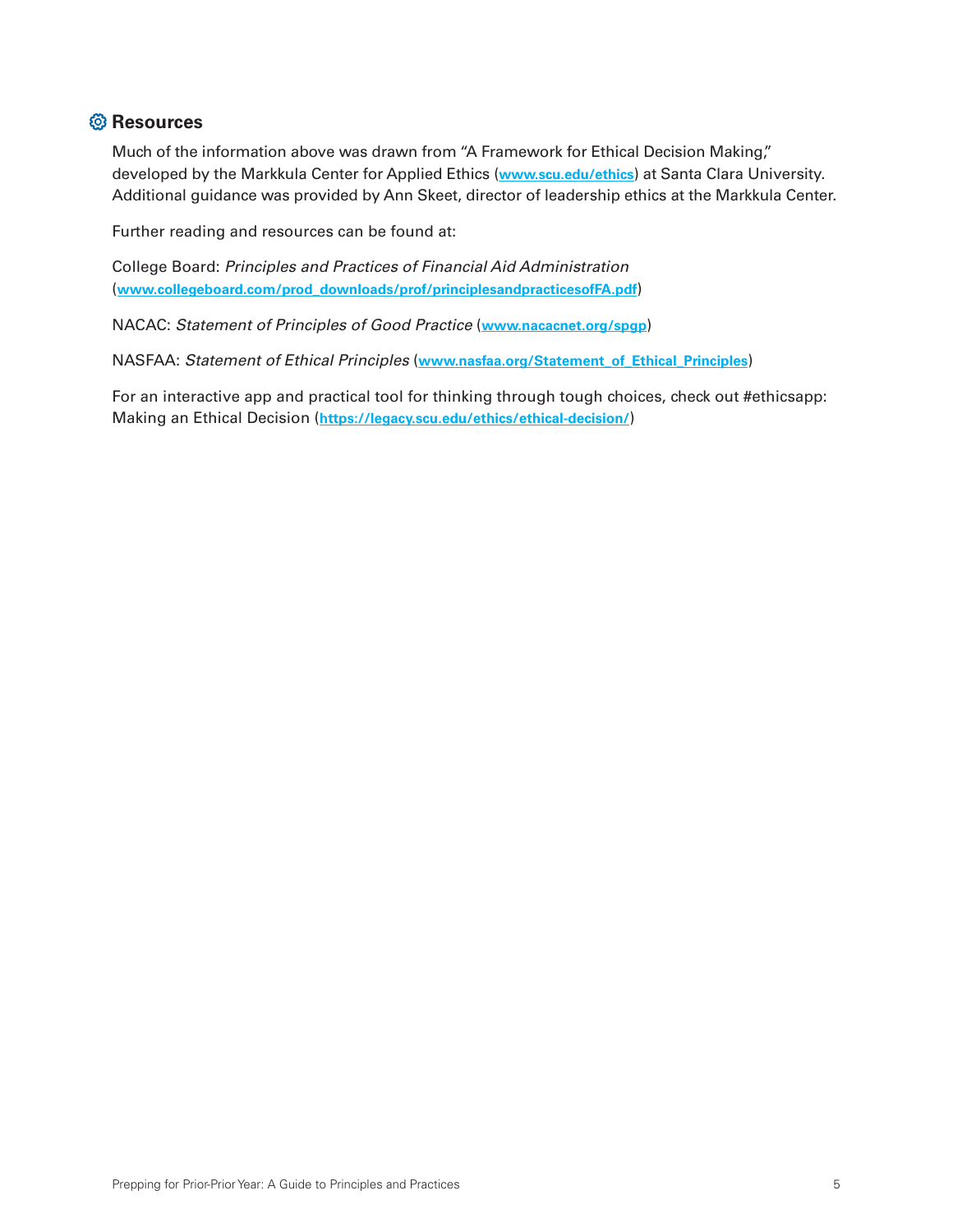# <span id="page-6-0"></span>**Part Two: Practices and Case Studies**

As colleges and universities navigate the potential impacts of an earlier FAFSA using prior-prior year income data, many are considering policies and processes that impact multiple areas across the institution, including:

- Enrollment goals and strategies
- Admission and financial aid deadlines and calendars
- Student communications
- Appeal processes for special circumstances

These shared areas of focus have one thing in common: the students served. With good collaboration and planning, your students can benefit from prior-prior year while balancing your multiple institutional concerns.

Part Two of the guide highlights key decisions that institutions may need to make for the 2017-18 admission and award year. For each topic, we have gathered examples, questions, and case studies that explore areas of concern, goals, decision-making considerations, and ethical outcomes that are derived from the four ethical approaches outlined in Part One.

In addition, we have provided promising practices from colleagues in the field whose shared goals are to ensure that students are well served.

## Calendar/Award Notification

In order to provide families more time to evaluate their choices, many institutions are considering what may be possible in the way of aligning admission and financial aid notifications by awarding incoming students on an earlier schedule.

## **Areas of Concern**

- Awards that are made too early may not reflect final cost of attendance figures or reliable estimates of Federal Pell Grant, state grant, and institutional aid eligibility.
- Students from lower-income backgrounds and low-resourced high schools may submit their applications and file their FAFSAs later than their more affluent peers.

## **Decision-Making Considerations**

- What does it mean to provide an award that is reliable enough to assure students (and parents) of some certainty and stability in the award?
- Will your award notification strategy include estimated awards?
- When is an estimate "close enough to be helpful" to a first-time student making an enrollment decision?
- What is your institution's commitment to backing an estimate with campus funding if external funding sources don't materialize?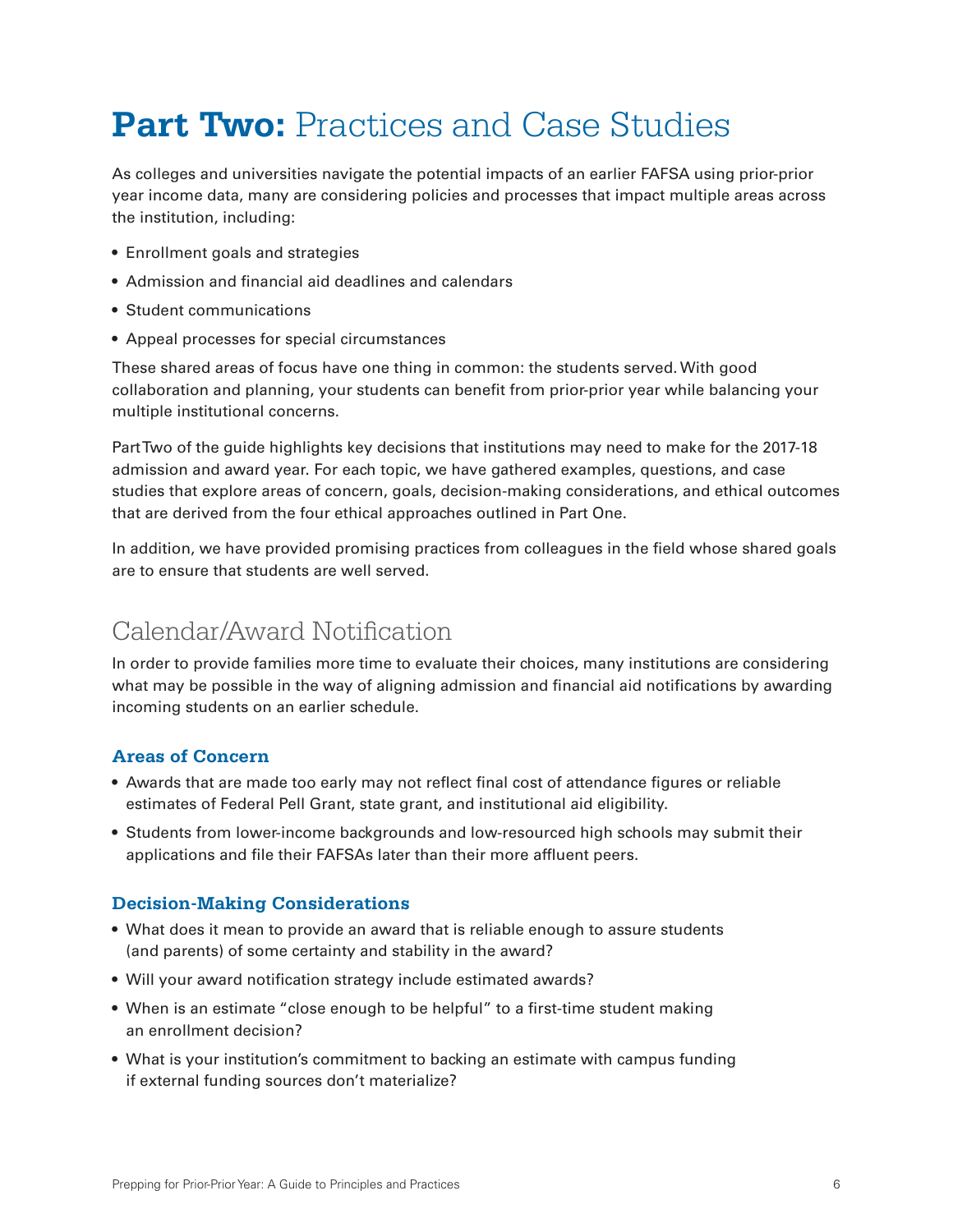- For institutional scholarships that may be awarded and communicated separately from the needbased award process, does an earlier FAFSA present a greater opportunity to align processes?
- Will your institution combine all awards into one notification and present the family with the full aid eligibility picture earlier than in the past?
- Is your policy to award aid on a first-come, first-served basis? If so, applicants who apply early will have an advantage over later filers, which could be even more pronounced due to the earlier availability of the FAFSA.
- Could your awarding policy change the economic distribution of your incoming class and violate the ethical standard of fairness?
- How will you manage funds and communications to ensure that lower-resourced students are not disadvantaged?

## **Ethical Outcomes**

A utilitarian approach would suggest that a good outcome is achieved when students and families have more time to consider their options and are basing their decisions on solid information about their full financial aid eligibility.

Both the fairness and common good approaches would require that all students have equal or proportionate access to funds for which they demonstrate eligibility.

## **PROMISING PRACTICES**

## **Provide information earlier**

If your goal is to provide information earlier, you might consider awarding in "fund categories" (e.g., gift assistance, work, loans) instead of specifying individual programs. This type of approach would be similar to your setup for your net price calculator and allows you to be less dependent on knowledge of specific funding sources, such as state grants.

## **Reduce confusion for students**

Multiple and frequent award revisions may create confusion. If significant numbers of your entering students tend to receive scholarships from external sources, consider the pros and cons of producing a revised notification after every revision versus providing updated award notices periodically.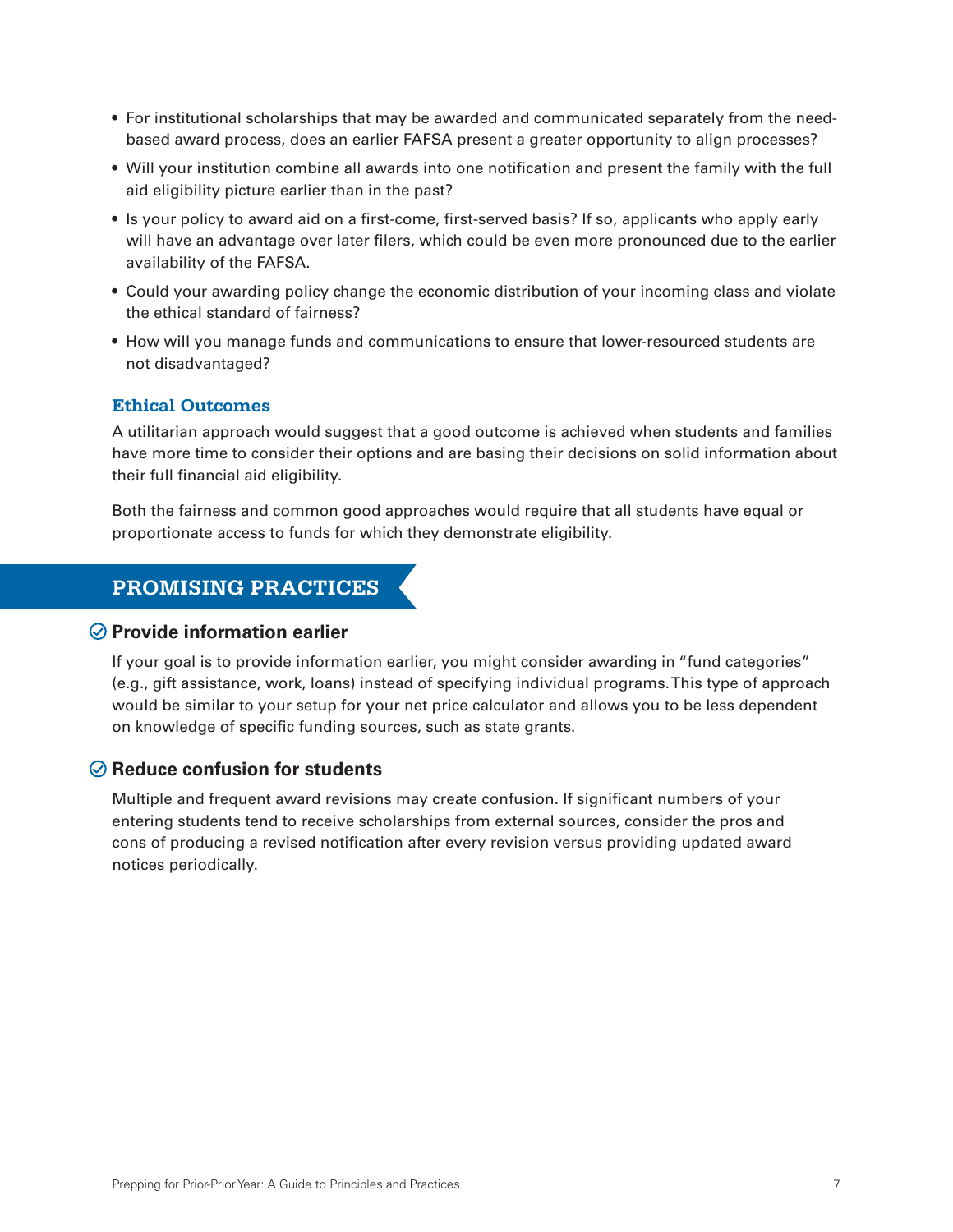## <span id="page-8-0"></span>Deadlines

Institutions are evaluating their admission and financial aid deadlines in the context of a shifting calendar and earlier availability of the FAFSA.

## **Area of Concern**

The National Association for College Admission Counseling (NACAC) recognizes that the college application process is increasingly influenced by marketplace forces. The earlier availability of the 2017-18 FAFSA has the potential to create significant changes in application and admission processes, accompanied by pressures to boost yield and competitive positioning by expediting financial aid offers.

## **PROMISING PRACTICES – ADMISSION DEADLINES**

## **Allow students more time to plan and make informed decisions**

NACAC encourages colleges and universities to work toward the goal of the earlier FAFSA, which is to allow students more time to plan and make informed enrollment decisions. Adhering to this objective and the key principles of practice as outlined in the NACAC *Statement of Principles of Good Practice* (SPGP) is critical to students benefiting from the earlier FAFSA.

A long-standing agreement among NACAC postsecondary members holds that no institution will establish application deadlines for first-year candidates for fall admission prior to Oct. 15. Further, students who are admitted through regular decision will have until May 1 to respond to an offer of admission.

## **PROMISING PRACTICES – FINANCIAL AID DEADLINES**

## **Make a data-informed awarding strategy**

When evaluating the possibility of offering financial aid awards earlier, ensure good outcomes for students with data-informed budgeting and well-planned awarding strategies.

## **Resources**

Letter from U.S. Department of Education discusses key dates: (**<https://www.nasfaa.org/uploads/MessagefromUnderSecretaryTedMitchell0808201631.pdf>**)

Letter to presidential higher education associations from congressional leaders: (**[https://www.nasfaa.org/uploads/tn/7616\\_ppy\\_implementation\\_letter\\_2\\_.pdf](https://www.nasfaa.org/uploads/tn/7616_ppy_implementation_letter_2_.pdf)**)

NACAC: *Statement of Principles of Good Practice*  (**<www.nacacnet.org/spgp>**)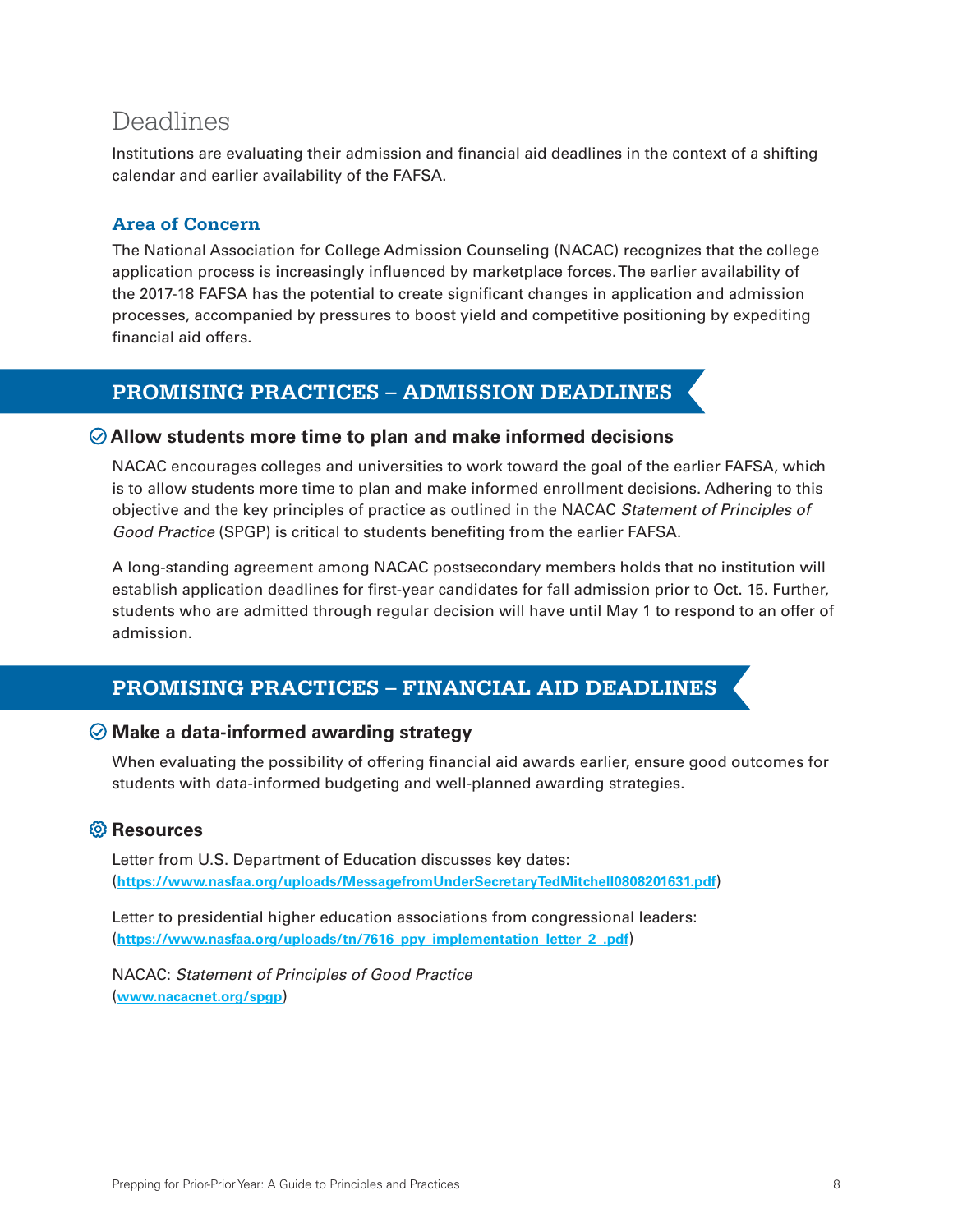## <span id="page-9-0"></span>**A Case Study: Admission and Financial Aid Deadlines**

## **Institution Highlights**

- Large, comprehensive four-year public university
- 32% of students receive Federal Pell Grants
- 81% of students receive grant or scholarship aid

## **Goals**

Improve the rate of FAFSA completions and maintain or increase the percentage of Federal Pell Grant recipients attending the institution.

## **Background**

- The transition to prior-prior year provides an opportunity to evaluate how deadlines and schedules may help or hinder these goals.
- This institution currently has two admission application deadlines: mid-October and mid-January.
- Financial aid is awarded on the basis of the FAFSA.
- Aid applicants are encouraged to file early to maximize federal funding opportunities. Awards are not completed and provided to applicants until they are admitted.

## **Approach**

Campus enrollment and financial aid leaders discussed the pros and cons of maintaining or changing current deadlines and admission and aid schedules. Values, principles, and mission weighed heavily into their approach and decision making. Support of the underlying tenet of allowing students more time to consider their aid eligibility also influenced the policy decision.

Through these conversations, the group agreed upon a mutually beneficial goal of improving FAFSA completions and maintaining the institution's focus on Federal Pell Grant–eligible students.

## **Ethical Considerations**

In making a policy decision related to deadlines, the team considered which options would do the least harm to lower-income, Pell-eligible students. In this example, the institution decided to take a "status quo" approach to application deadlines and to investigate new opportunities to achieve its goals. The current early action admission deadline of October and the later admission deadline of January are believed to adequately serve the mission and student applicant pool. Creating a priority financial aid deadline earlier in the calendar was deemed to be detrimental to the population of students that this institution endeavors to serve well.

#### **Tactics**

Outreach and recruitment were defined as opportunity areas where tactics could be initiated to help reach enrollment goals and where the success of PPY could be achieved. In the past, the financial aid office took the lead in FAFSA completion efforts. Going forward, the admission and aid offices will partner to deliver key aid messages and will work jointly in outreach efforts to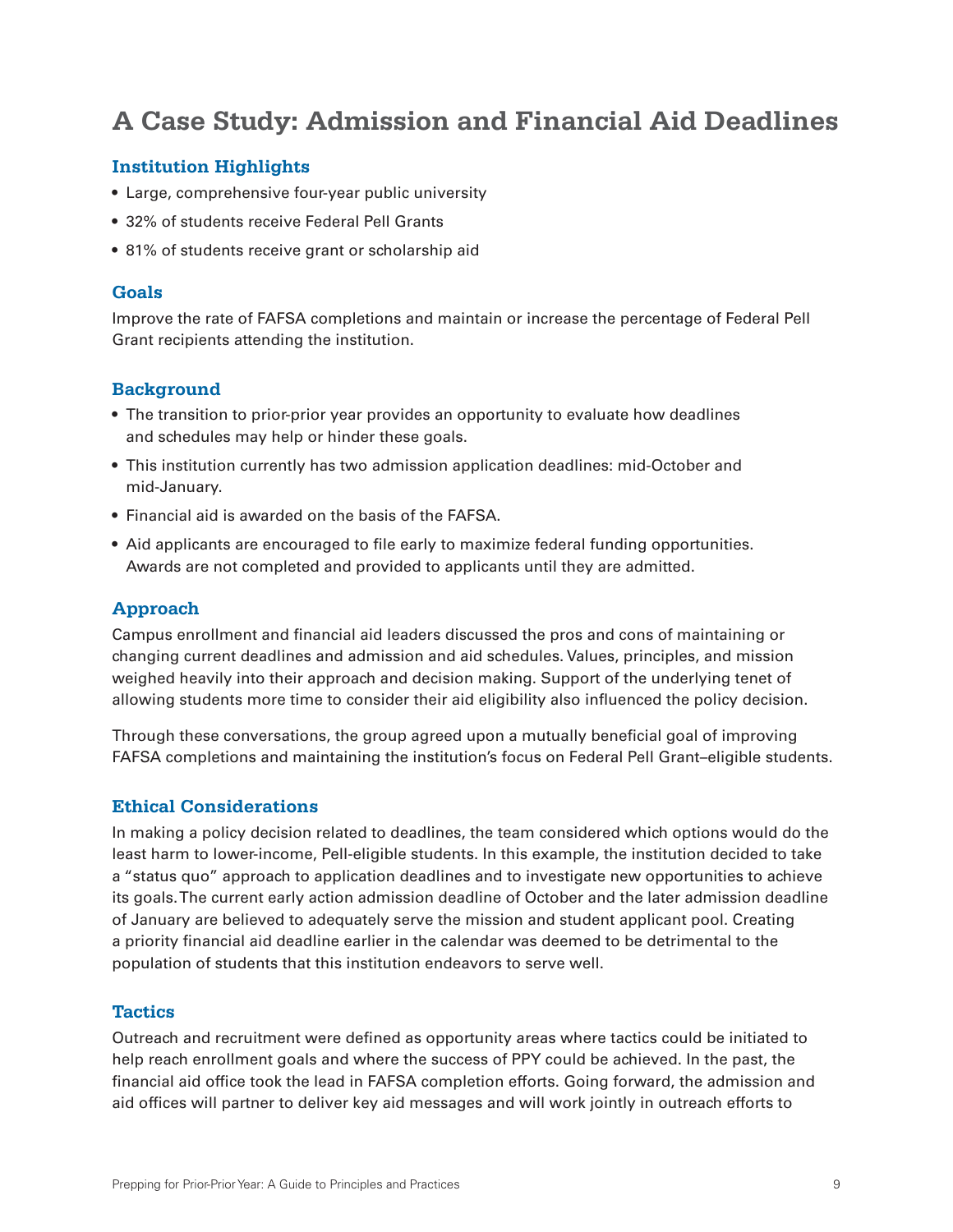improve FAFSA completion rates. A new benefit from this joint approach and shift in timing of the FAFSA application is that students will be able to sit down with staff members and complete the FAFSA during a fall visit.

## **PROMISING PRACTICES**

#### **Provide early, clear messages about affordability**

Historically, enrollment leaders had to guess which applicants might be Pell Grant eligible when the FAFSA results arrived later than the admission application or not at all. The dean of enrollment believes that in coming years the FAFSA results will arrive earlier, allowing for more targeted messaging that will help students have a clearer picture of affordability earlier than ever before. He stated, "… now we will know who the Pell-eligible students are earlier than ever and can provide help and assistance earlier in the process." Metrics on Pell Grant–eligible students will be followed carefully to see if new outreach efforts for this subset of students are successful in achieving mission and enrollment goals.

The director of financial aid shared that communications will be equally important in their outreach efforts. The tone of targeted messaging to students will be one of encouragement and not pressure. He stated, "… our web page for 2017-18 explains to new students the benefits of early filing. We hope this approach will reduce any barriers or pressures a lower-income family may perceive in the application process." Note the example below.

#### **EXAMPLE**

## New Students: Receive Your Financial Aid Award Early

The 2017-18 Free Application for Federal Student Aid (FAFSA) will be available for you to submit starting on Oct. 1, 2016, which is several months earlier than in the past. This may give new admitted students more time to evaluate and compare financial aid awards and make an informed decision about which college to attend. For this reason, some students may want to complete the FAFSA when it becomes available on Oct. 1, 2016.

## **Implementation Tips**

- Recognize and discuss the ethical issues surrounding admission and aid deadlines.
- Reaffirm mission and common goals across enrollment, admission, and financial aid.
- Weigh the trade-offs of potential decisions.
- Note the barriers that may need special consideration in executing your plan or decision.
- Establish tactics and practices to support your goal and decision.
- Establish a data feedback loop to evaluate your plans.

## **Resources**

NACAC: **[Prior-Prior Year: What You Need to Know COLLEGES AND UNIVERSITIES](http://www.nacacnet.org/issues-action/LegislativeNews/Documents/PPYAdmisson.pdf)**  College Board: **[Prepping for Prior-Prior Year: Key Questions for Admission Offices](https://www.youtube.com/watch?v=pF_rLQgfTPM)**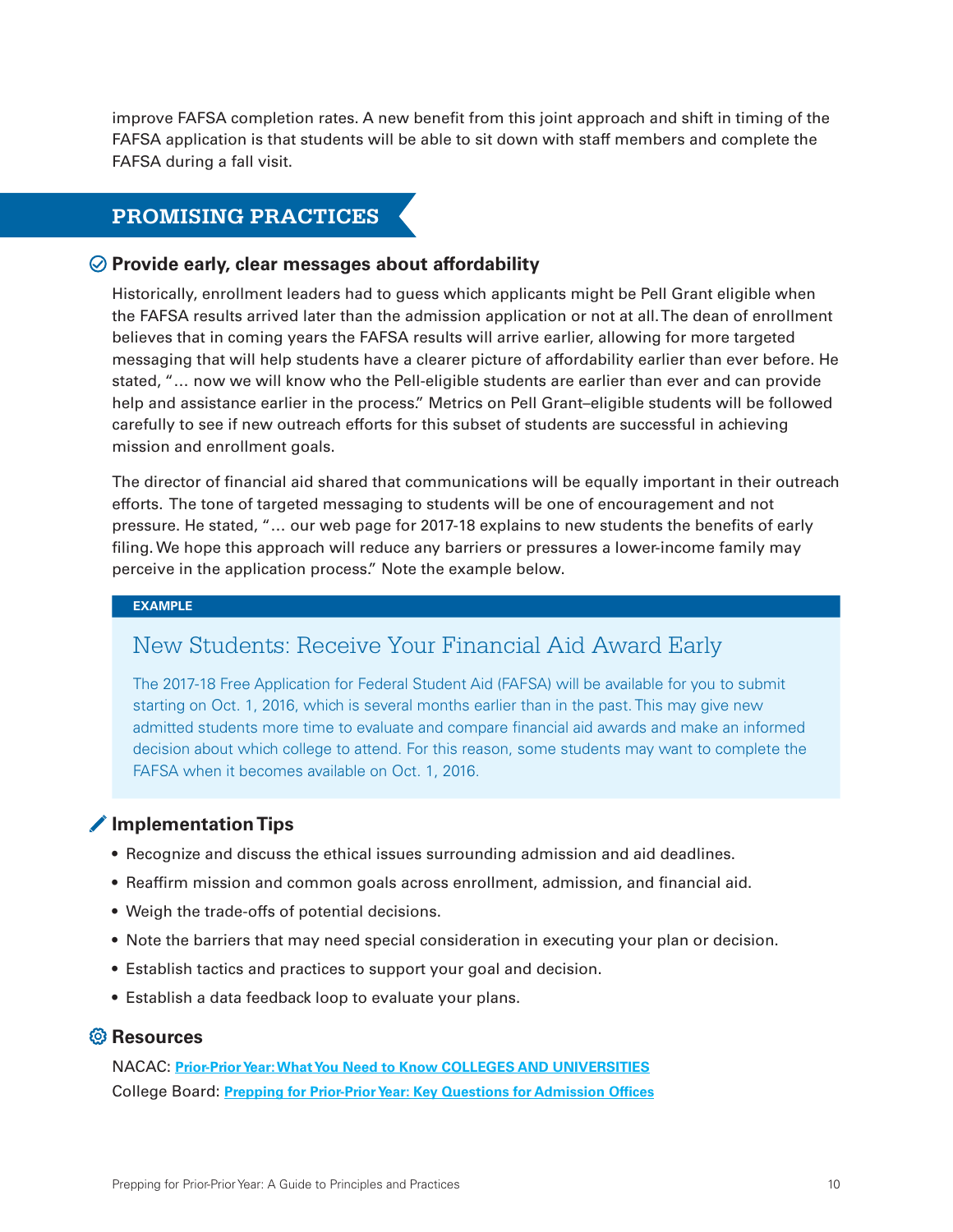## <span id="page-11-0"></span>Communications and Outreach

The multiple changes related to applying for admission and aid for academic year 2017-18 will require clear and frequent communication with new as well as returning students. It will be more important than ever to develop effective content and materials to inform students, parents, and other key constituents.

## **Approach**

As with any communications plan, you'll want to consider the following:

- Who are the key audiences or constituents you need to inform?
	- Students (e.g., new first-year, new transfers, returning, grad/professional)
	- ▶ Parents
	- ▶ School counselors and college access organizations
- What information does each of these audiences need to receive and understand?
- When does each audience need to receive the information?
- What action do you need each audience to take, and when?
- What messages have been shown to move these audiences to take the action you need?

## **PROMISING PRACTICES**

- **Emphasize FAFSA completion**, and comment on the process being easier than in the past.
- **Encourage the use of the IRS Data Retrieval Tool (DRT)** for both new and continuing (2016-17) students to facilitate completion and accuracy.
- **Explain any changes** in deadlines that could affect new or returning students.
- **Discuss and set expectations** regarding the timing of award notifications, revised awards, and other steps related to delivery of aid.
- **Use the opportunity of a longer window of time** to provide frequent communication of file status and to maintain engagement of prospective students during the yield period.
- **Describe policies and processes** related to appeals/special circumstances (see case study to follow).
- **Consider at what point** you may need to deliver separate streams of communication for new versus returning students.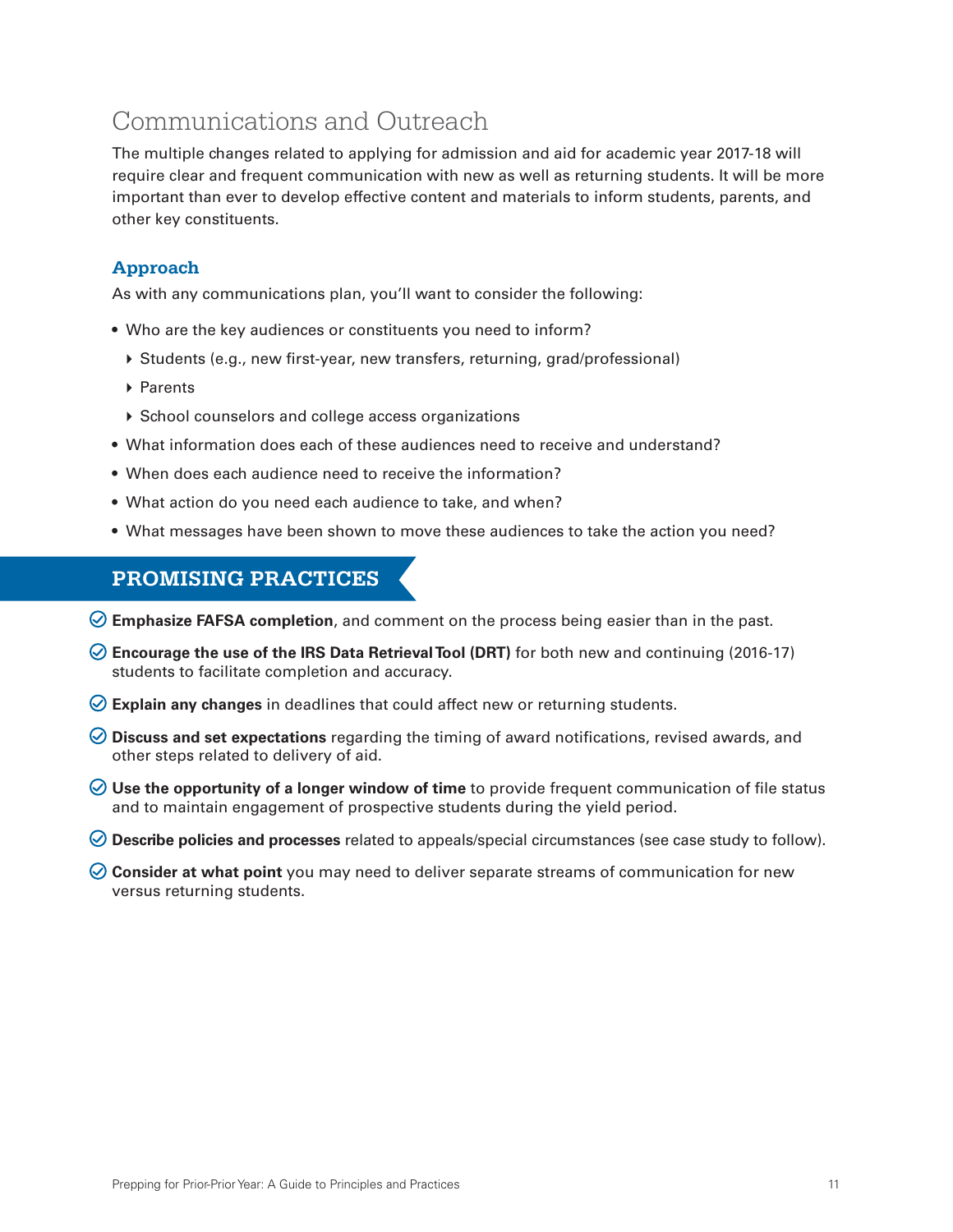The following examples of student communications — using key talking points from Federal Student Aid — can be a helpful starting point.

#### **EXAMPLE**

## New/First-Time Filer Students:

Did you know that x percent of students attending NAME OF COLLEGE receive financial aid and the average award is \$X? You might be eligible, too. Start the process by filling out the 2017-18 Free Application for Federal Student Aid (FAFSA), which will be available starting Oct. 1, 2016. The FAFSA is available earlier than in the past, in order to give you more time to make an informed decision about where to go to college and how to pay.

Note: To receive your maximum financial aid eligibility, file your FAFSA by NAME OF COLLEGE's priority deadline: xx/xx/xxxx.

In addition, if you are a resident of NAME OF STATE, be sure to file by the state grant priority deadline of xx/xx/xxxx.

Get ready for the FAFSA by creating an FSA ID — a username and password combination that you'll use to sign the FAFSA and access certain websites related to your federal financial aid.

Visit StudentAid.gov/fafsa to create your FSA ID, find out what information you'll need, and learn how to fill out the FAFSA.

For more information about NAME OF COLLEGE's financial aid programs, visit (link to website).

#### **EXAMPLE**

## Current/Continuing College Students:

You might have heard about some changes to the Free Application for Federal Student Aid (FAFSA). Don't worry; these changes were put in place to make the FAFSA process easier. Starting with the 2017-18 FAFSA, there will be two major changes:

1. **You'll be able to submit your FAFSA earlier.** You can file your 2017-18 FAFSA as early as Oct. 1, 2016, rather than beginning on Jan. 1, 2017. The earlier submission date will be a permanent change, enabling you to complete and submit a FAFSA as early as Oct. 1 every year from now on. If you file the FAFSA earlier, you'll have an earlier indication of how much you and your family will be expected to contribute, which will help with budgeting for the upcoming school year.

• Note: To receive your maximum financial aid eligibility, file your FAFSA by NAME OF COLLEGE's priority deadline: xx/xx/xxxx.

• In addition, if you are a resident of NAME OF STATE, be sure to file by the state grant priority deadline of xx/xx/xxxx.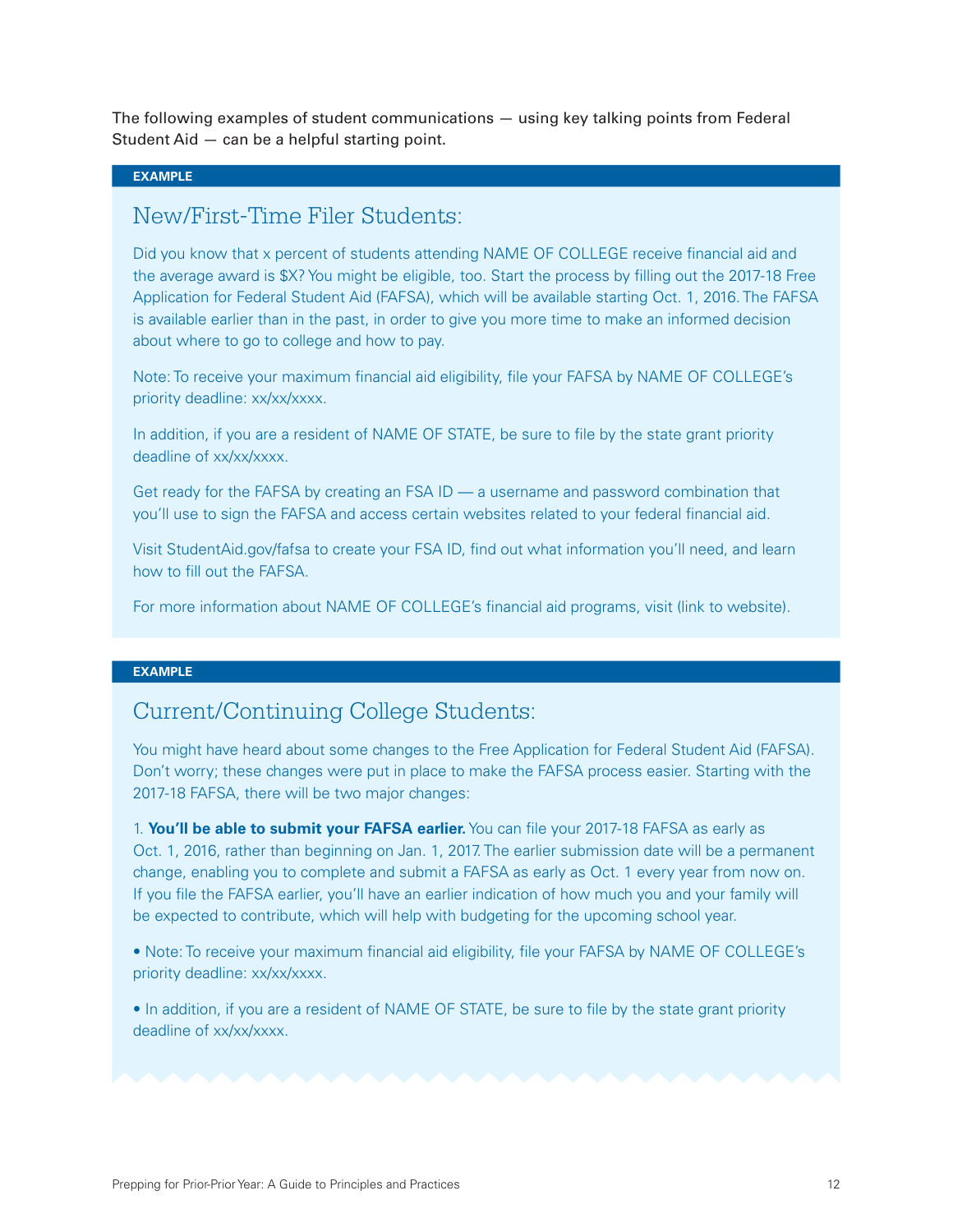<span id="page-13-0"></span>2. **You'll use earlier income and tax information.** Beginning with the 2017-18 FAFSA, you will report income and tax information from an earlier tax year. For example, on the 2017-18 FAFSA you — and your parent(s), as appropriate — will report your 2015 income and tax information, rather than your 2016 income information. This change will make the FAFSA easier because you'll already have done your taxes for 2015 by the time you fill out your FAFSA. This means you won't have to estimate your income information. You may also be able to automatically import your tax information directly into your FAFSA.

For more information about the 2017-18 FAFSA and financial aid process, visit (link to campus financial aid website) and attend one of our workshops, scheduled on the following dates:

xx/xx/xx

xx/xx/xx

## **Implementation Tips**

- Consider including a suggestion to renewal filers to update their 2016-17 FAFSA data using the IRS Data Retrieval Tool (DRT) so that their income will match for both FAFSA year applications. See case study to follow.
- Consider adding a message about notifying the financial aid office if circumstances have changed significantly since 2015; i.e., your appeal procedure. See case study to follow.

## **Resources**

Federal Student Aid Resources for 2017-18 FAFSA: **<https://financialaidtoolkit.ed.gov/resources/federal-student-aid-resources-for-fafsa.pdf>**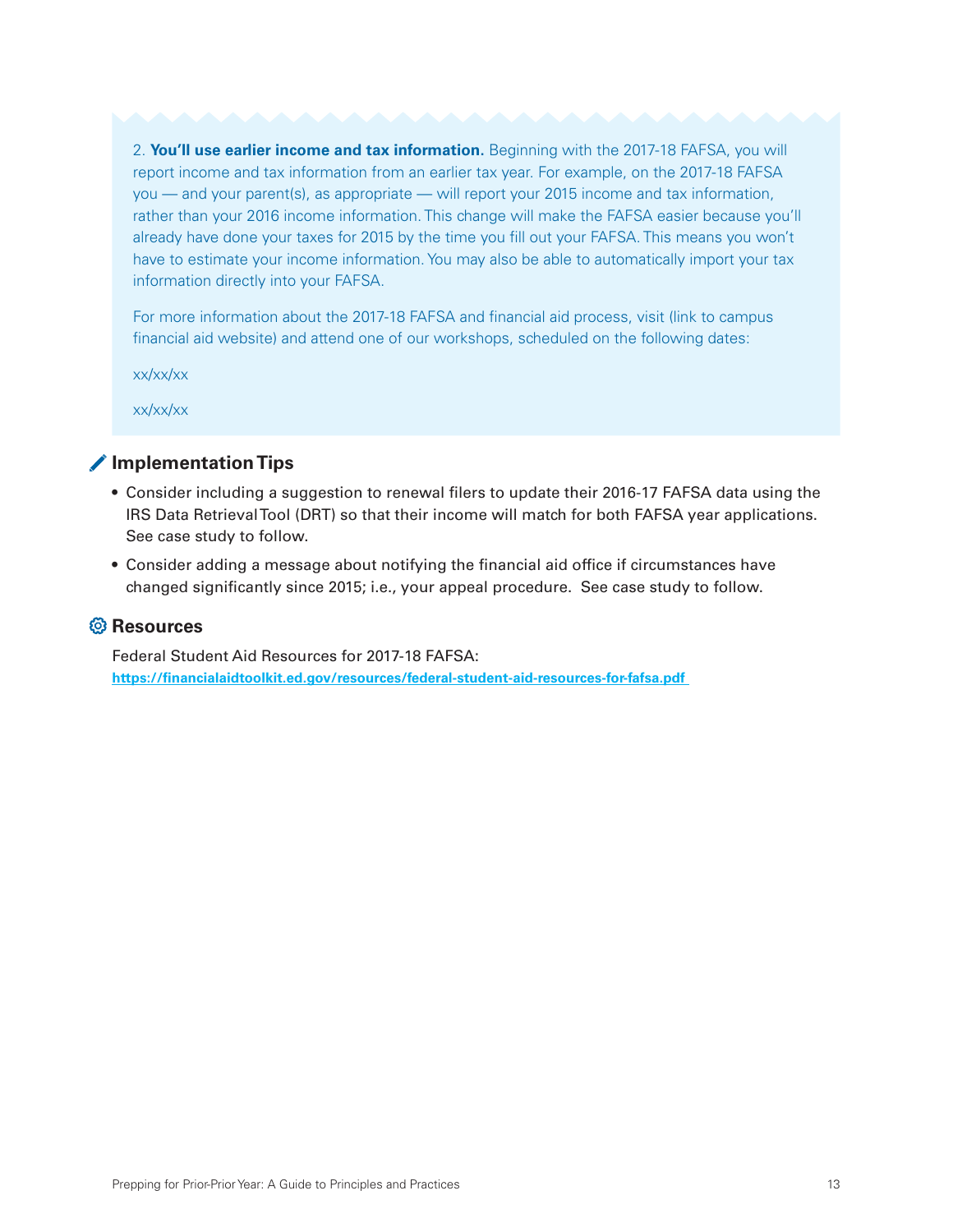## **A Case Study: Returning Student Communications**

## **Institution Highlights**

- Small liberal arts university, private not-for-profit
- 33% of students receive Federal Pell Grants
- 20% of students receive state grants
- >60% receive federal loans

## **Area of Concern**

Returning students may not be aware that conflicting information could impact current financial aid awards.

## **Background**

- The move to an earlier FAFSA using prior-prior year income information creates a unique situation for returning students with 2015 tax information used for both the 2016-17 and 2017-18 FAFSAs.
- Although returning students will use the same tax year information and data to complete the 2017-18 FAFSA, they may update or change their application information. If conflicting information results from these separate applications using common 2015 tax year data, student financial aid eligibility could be impacted and the institution could be faced with additional administrative burden.

## **Goal**

Minimize conflicting student application data, especially for Federal Pell Grant and state grant recipients.

## **Approach**

Financial aid and enrollment leaders collaborated to develop a communication plan that included gathering information and informing admission, student accounts, financial aid, registrar, and marketing teams.

Each functional area represented has a high level of interaction with students during the financial aid process. A common concern of all stakeholders was ensuring that the returning student population had the information they needed since the process would be changing dramatically for them from what they had experienced in previous years.

## **Tactics**

The primary tactic deployed to achieve the goal of minimizing conflicting information was to develop a multipronged communication plan for returning students, including special email campaigns and website messaging.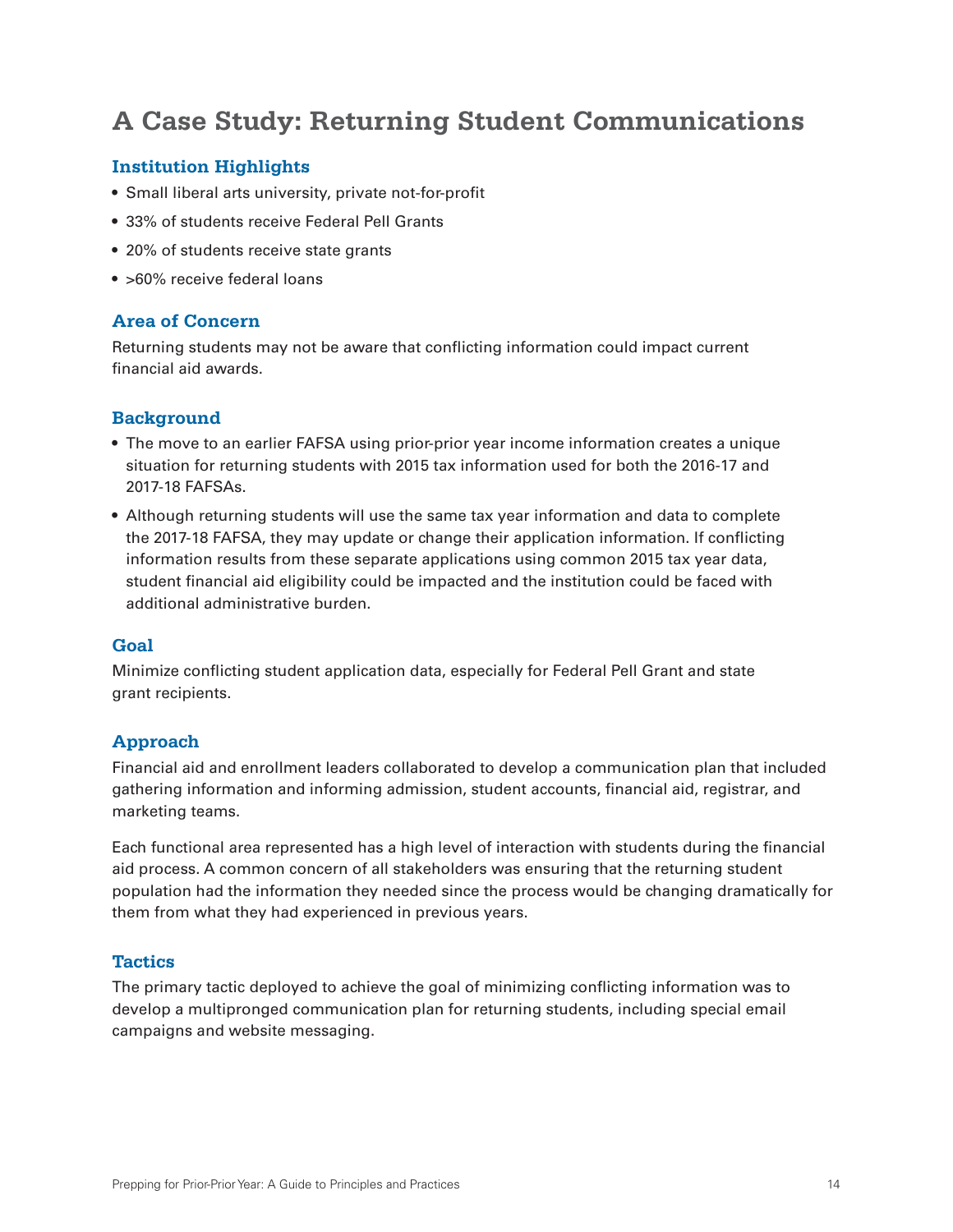## **PROMISING PRACTICES**

## **Send targeted messages to students most at risk**

This institution's communication plan includes targeted messaging to students most at risk of reduced aid packages due to conflicting data. To identify these students, data were analyzed across years to isolate Pell Grant recipients who did not complete federal verification or utilize the IRS Data Retrieval Tool (DRT). A similar approach was used for state grant recipients in order to analyze potential impacts.

Once campus leaders understood the filer characteristics and risks, they segmented student populations accordingly and developed unique messages designed to:

- Explain changes in the FAFSA process.
- Emphasize the importance of ensuring that 2015 reported income information matches on both FAFSAs (i.e., 2016-17 and 2017-18).
- Encourage students to update their 2016-17 FAFSA using the IRS DRT if not used previously.
- Instruct applicants to utilize the IRS DRT when completing their 2017-18 FAFSA to ensure consistency.

Messages such as the one below were distributed by email and online through websites.

#### **EXAMPLE**

## 2017-18 FAFSA Changes and How They May Affect Your Federal Pell Grant

We are reaching out to you regarding your Federal Pell Grant and to explain how changes to the 2017-18 FAFSA could affect your award for the current 2016-17 year. This year the 2017-18 FAFSA will be available on Oct. 1, 2016. The 2017-18 FAFSA will ask for the same 2015 tax information used on the 2016-17 FAFSA application.

## **Conflicting Information Could Impact Your Grant Amounts**

Since the 2016-17 school year FAFSA and the 2017-18 school year FAFSA will now both require the same 2015 tax information, it is important that the financial data matches on both years of FAFSA applications. For example, if you have a data mismatch, such as a different Adjusted Gross Income (AGI) on the 2016-17 and on the 2017-18 FAFSAs, the Financial Aid Office will be required to find out which reported AGI is correct. A change in your AGI could affect your financial aid awards in both the 2017-18 and 2016-17 years! **This means that your 2016-17 financial aid could be adjusted in the middle of the school year because of data you report on the 2017-18 FAFSA.** 

We recommend that you make sure your 2016-17 FAFSA information is correct. The most efficient way to do this is to use the Data Retrieval Tool (DRT) through the FAFSA. DRT links your FAFSA data to the IRS database and ensures that the FAFSA data matches IRS records. Later, when you are ready to fill out the 2017-18 FAFSA, you should use the DRT again to ensure that all of the data are entered correctly.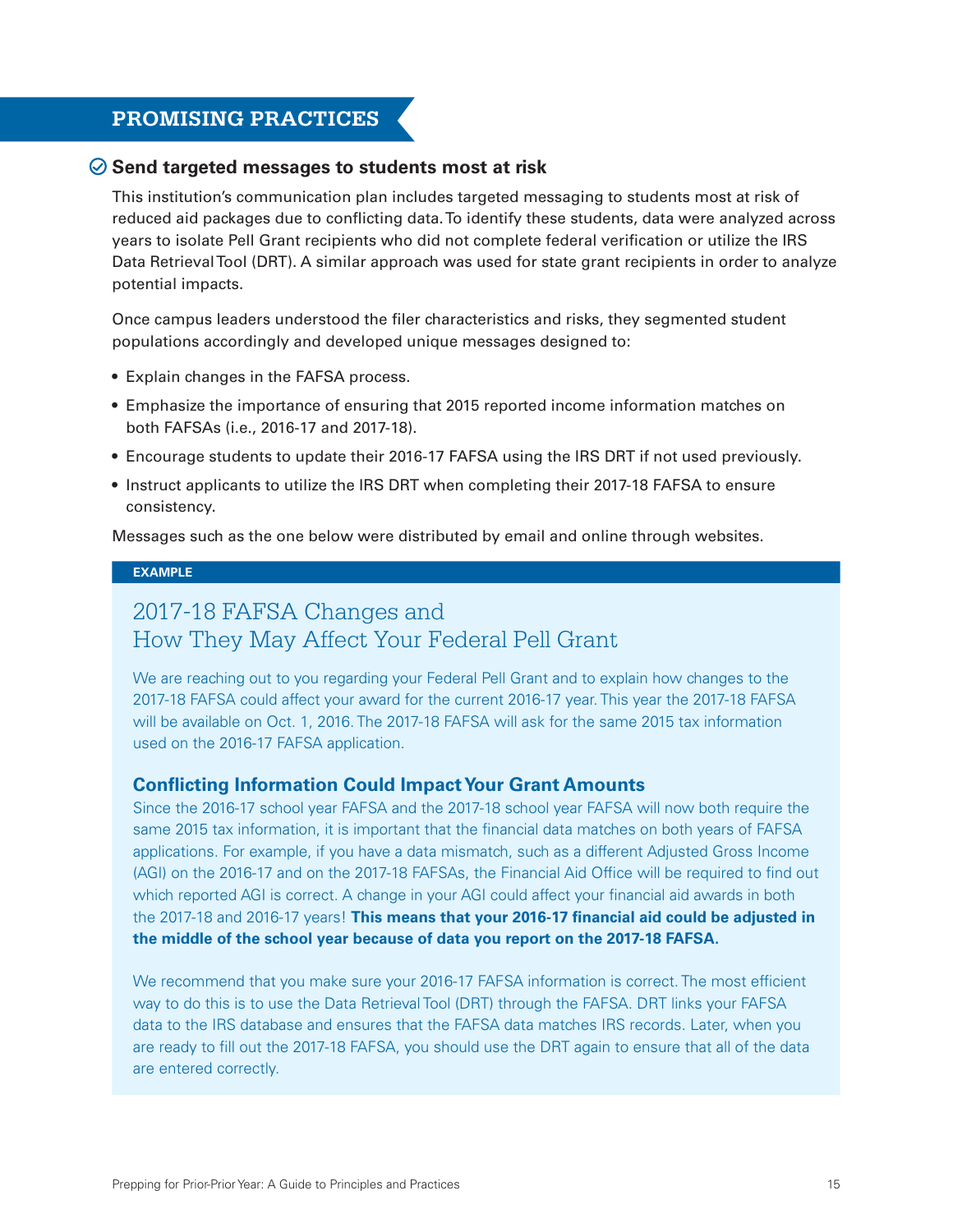## <span id="page-16-0"></span>**Implementation Tips**

- Institutional collaboration is key to gaining broad buy-in and support.
- Use data to inform your decisions and formulate your communication plans and goals.
- Consider targeted communications to subsets of students.
- Establish a clear communications timeline within your plan.
- Establish data benchmarks to evaluate the effectiveness of your plan.
- Remember that targeted, segmented messages are important, but this doesn't mean that you need to reinvent the language for each population.

## **Resources**

NACAC: **[Prior-Prior Year:What You Need to Know S](http://www.nacacnet.org/issues-action/LegislativeNews/Documents/PPYStudents.pdf)TUDENTS AND FAMILIES**  NASFAA: **[Sample DRT Email Template](https://www.nasfaa.org/news-item/8603/Avoid_Conflicting_Information)**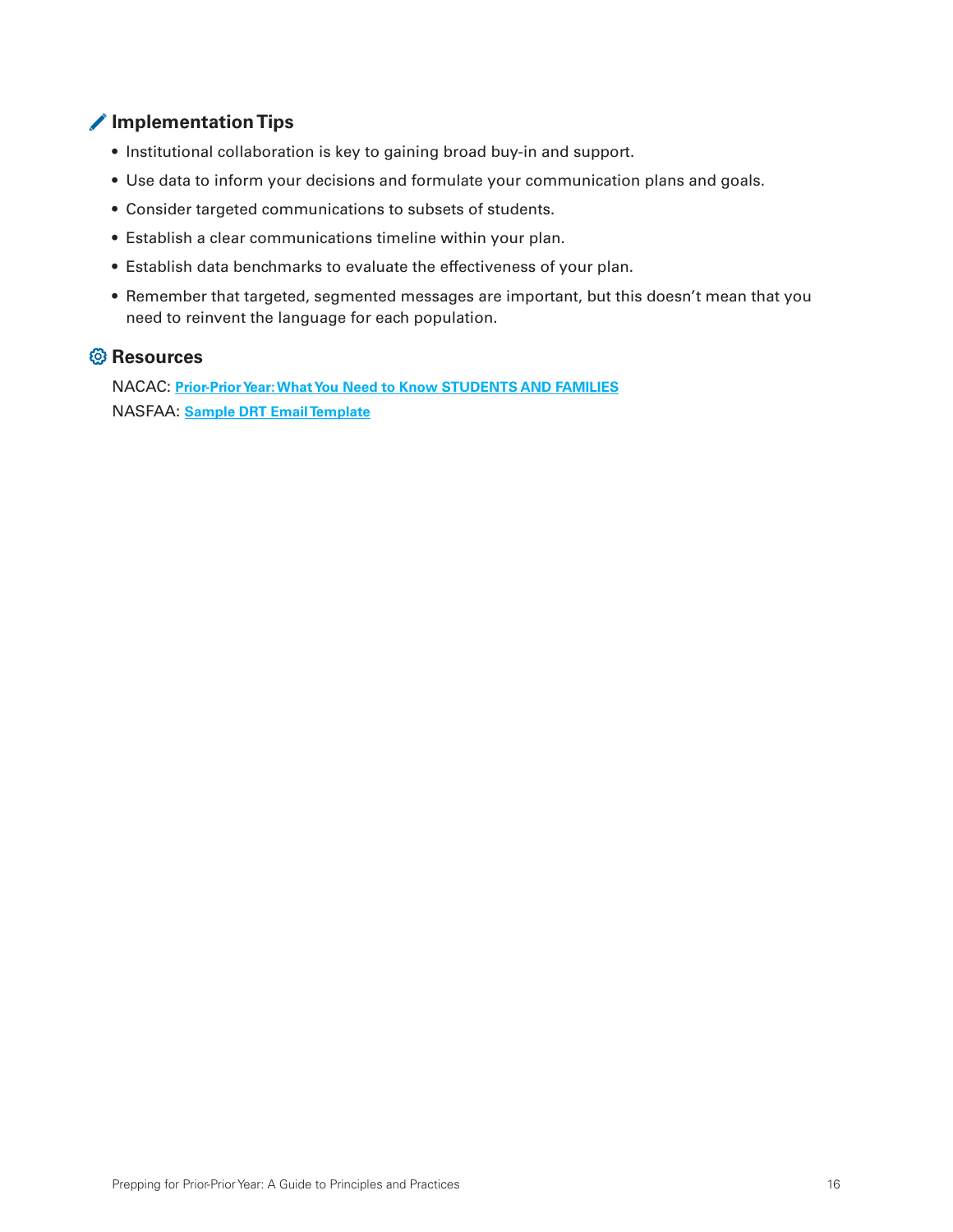## **A Case Study: Special Circumstance Appeals and Professional Judgment**

## **Institution Highlights**

- Midsize, four-year private university, not-for-profit
- 54% of students receive grant or scholarship aid

## **Areas of Concern**

The volume of appeals may increase with the shift to using prior-prior year data and an earlier FAFSA. Institutional aid budgets and operational capacities are of particular concern, as are implications for yield (appeals are indicators of perceived affordability and also act as a measure of interest in admission yield models).

## **Background**

- This institution provides significant institutional financial aid and has a strong commitment to need-based aid.
- Institutional financial aid is awarded using Institutional Methodology (IM) from data gathered from the CSS/Financial Aid PROFILE®, while federal financial aid is awarded using Federal Methodology (FM) with the results of the FAFSA.
- The offices of admission and financial aid work closely together under a central enrollment management model to recruit, yield, retain, and graduate students.
- The use of prior-prior year income information on aid applications has been a discussion topic on the enrollment management agenda.

## **Goal**

Streamline, plan, and effectively manage the special circumstance appeals process, while delivering a high level of transparency to students who may be considering appealing their financial awards.

## **Approach**

After an internal analysis showed that appeals for special circumstances were a primary concern, the director of financial aid convened an internal working group to evaluate the current process. The group found:

- In the past, the initial request for an appeal was managed in a decentralized fashion by financial aid office advisers.
- Protocols were inconsistent from adviser to adviser.
- Overall, the process could be improved through greater transparency.

What began as an effort to address PPY became a catalyst for broader improvements of the protocols and practices that drive operational efficiency.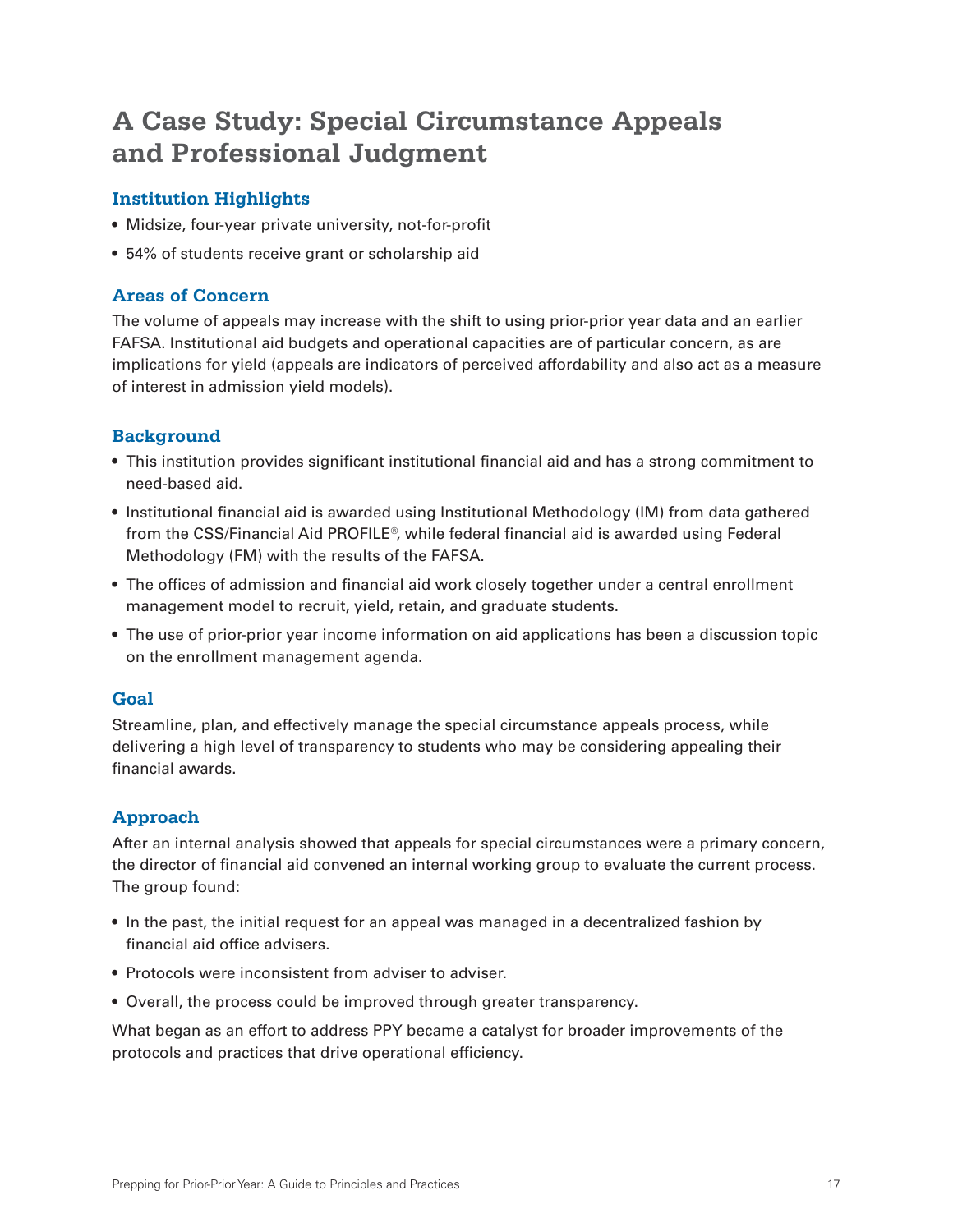## **Tactics**

The financial aid working group developed the following:

- New, transparent communications and messaging to students.
- Clear deadlines that balance the concern of increased appeals with the unknown territory that PPY might bring.
- A discrete budget for appeals to help track usage, yield on students who appeal, and other relevant data that may be beneficial in a year-to-year review of the process.

## **PROMISING PRACTICE**

## **Map out a proactive plan for appeals**

This institution perceived the expanded time for appeals that may result from PPY as a benefit. They capitalized on this by mapping out a proactive plan to encourage and reinforce an appeals schedule with students and families. This plan included:

- Creating a step-by-step appeals guide for families.
- Segmenting the student population and related processing into groups with sequential and unique deadlines: freshmen, transfer students, returning students.
- Updating workflows and operational protocols.

The enhanced process for students includes:

- Clear, student-centric instructions with understandable language.
- Schedules that include submission deadlines and target response dates.
- A new form (below) that includes easy checkoff items to indicate the reason for the appeal along with corresponding documentation requirements.

## **EXAMPLE**

## How to Submit an Appeal

The Expected Family Contribution (EFC) formula is the same for all applicants; however, we do understand that a family may have difficulty managing their family contribution due to changes in financial circumstances. If you believe you have a special situation that was not reflected in your aid materials, please follow the guidelines below to appeal your aid package.

#### **A complete appeal packet should include:**

- an accepted financial aid award
- a completed Special Circumstance Appeal form
- any statement or documentation that supports your request